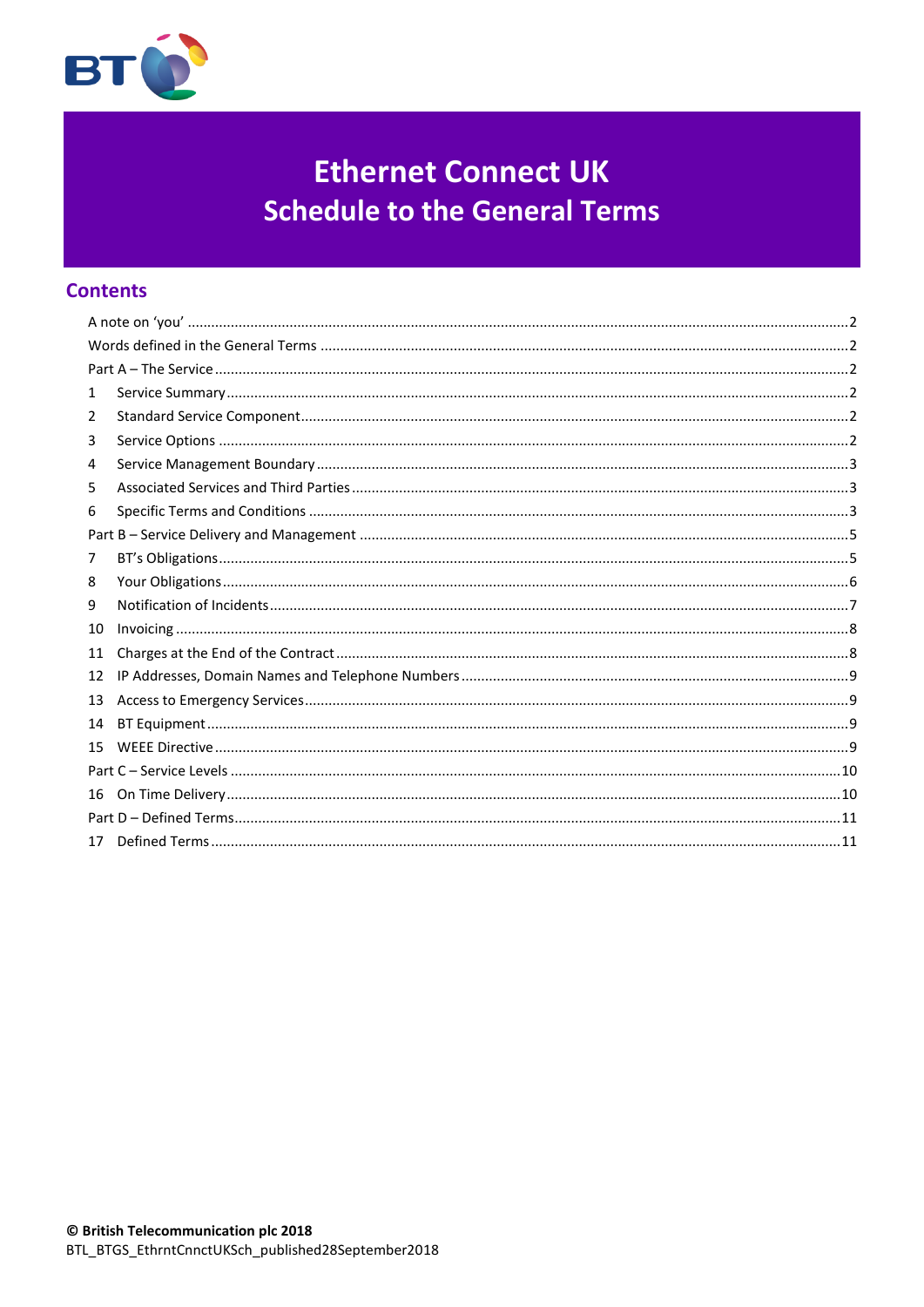

## <span id="page-1-0"></span>**A NOTE ON 'YOU'**

'You' and 'your' mean the Customer.

## <span id="page-1-1"></span>**WORDS DEFINED IN THE GENERAL TERMS**

Words that are capitalised but have not been defined in this Schedule have the meanings given to them in the General Terms.

## <span id="page-1-2"></span>**Part A – The Service**

## <span id="page-1-3"></span>**1 SERVICE SUMMARY**

- 1.1 BT will provide you with a WAN that will provide connectivity to your Sites over a VPN comprising of:
	- 1.1.1 the Standard Service Component; and
	- 1.1.2 any of the Service Options that are selected by you as set out in any applicable Order, (the "**Ethernet Connect Service**").
- 1.2 Where you select the Ethernet Connect Service under the Managed Service from BT:
	- 1.3.1 Paragraph 11 of this Schedule will not apply and in such case Paragraph 11 of Managed Service from BT Schedule to the General Terms will apply; and
	- 1.3.2 Part C of this Schedule will not apply and in such case Part C of Managed Service from BT Schedule to the General Terms will apply.
- 1.3 Where you select Ethernet Connect Service under a Managed Service:
	- 1.3.1 Paragraph 11 of this Schedule will not apply and in such case Paragraph 4 of the Managed Service Schedule to the General Terms will apply.

#### <span id="page-1-4"></span>**2 STANDARD SERVICE COMPONENT**

BT will provide you with the following standard service component ("**Standard Service Component**") in accordance with the details set out in any applicable Order:

- <span id="page-1-6"></span>2.1 **Etherway Access Type**: you may select one of the following Etherway Access Types that will provide you with one or more dedicated Circuits to connect your Sites to the BT Network:
	- 2.1.1 Fibre;
	- 2.1.2 Copper;
	- 2.1.3 Superfast;
	- 2.1.4 Etherway Exchange Connect (In Building Handover); and
	- 2.1.5 Bespoke Access.

## <span id="page-1-5"></span>**3 SERVICE OPTIONS**

- 3.1 BT will provide you with any of the following options that are selected by you as set out in any applicable Order ("**Service Options**"), in accordance with the details set out in that Order:
	- 3.1.1 subject to Paragraph [7.1.4,](#page-4-2) Ethernet Connect E-Line; and
	- 3.1.2 Ethernet Connect E-LAN.

#### 3.2 **Traffic Classes**

For both Ethernet Connect E-Line and Ethernet Connect E-LAN, you may select one of the following traffic classes to prioritise your traffic or you may opt for a mixture of the traffic classes over your dedicated Circuits, as set out in any applicable Order:

- 3.2.1 Standard Traffic Class;
- 3.2.2 Premium Traffic Class;
- 3.2.3 Default CoS; or
- 3.2.4 Multi CoS.
- 3.3 You may use a single EVC or multiple EVCs on both Ethernet Connect E-LAN and Ethernet Connect E-Line.

#### 3.4 **Line Speeds**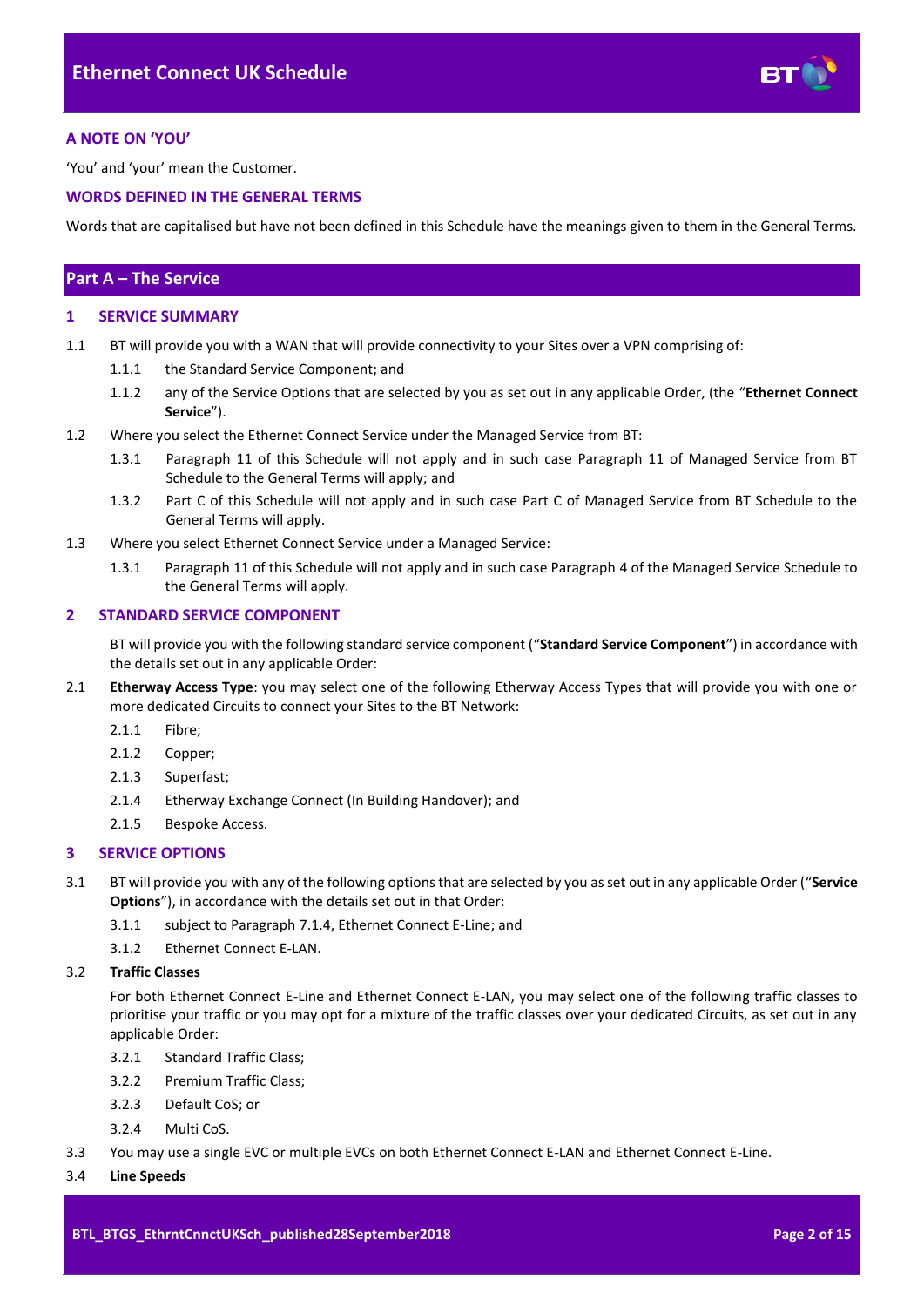

For Etherway Access Types, BT will make types the following line speeds available to you:

- <span id="page-2-3"></span>3.4.1 Copper - 1Mb, 1.5Mb, 2Mb to 10Mb in 1Mb increments, higher speeds are also available from 1Mb to 35Mb in 1Mb increments, where the Site is close to the BT Exchange;
- 3.4.2 Fibre 10Mb, 100Mb, 1Gb or 10Gb;
- 3.4.3 Etherway Exchange Connect 1Gb or 10Gb;
- 3.4.4 Bespoke Access using a Data Centre 1Gb or 10Gb;
- 3.4.5 Bespoke Access into Hull Area 10Mb, 100Mb or 1Gb;
- 3.4.6 Bespoke Access OSA 10GB;
- <span id="page-2-4"></span>3.4.7 Superfast – BT will inform you of the predicted line speeds for this Service Option which will be estimates only;
- 3.4.8 For Ethernet Connect E-Line EVC from 200kb in various increments up to 10Gb; and
- 3.4.9 For Ethernet Connect E-LAN EVC from 200kb in various increments up to 10Gb.
- 3.4.10 You may request an upgrade to your line speed anytime during the Minimum Period of Service or any Renewal Period for all Etherway Access Types but you may only request a downgrade to your line speed at the end of the Minimum Period of Service or Renewal Period.

#### <span id="page-2-0"></span>**4 SERVICE MANAGEMENT BOUNDARY**

- <span id="page-2-6"></span>4.1 BT will provide and manage the Ethernet Connect Service as set out in Parts B and C of this Schedule and as set out in the Order up to the demarcation points as set out in the remainder of Paragrap[h 4](#page-2-0) ("**Service Management Boundary**").
- 4.2 For Ethernet Connect UK with Managed CPE, the Service Management Boundary is the LAN port on the Managed CPE. You are responsible for the cable connecting to the CPE owned by you.
- 4.3 BT will have no responsibility for the Ethernet Connect Service outside the Service Management Boundary.
- 4.4 BT does not make any representations, whether express or implied, about whether the Ethernet Connect Service will operate in combination with any Customer Equipment or other equipment and software.

## <span id="page-2-1"></span>**5 ASSOCIATED SERVICES AND THIRD PARTIES**

- <span id="page-2-5"></span>5.1 You will have the following services in place that will connect to the Ethernet Connect Service and are necessary for the Ethernet Connect Service to function and will ensure that these services meet the minimum technical requirements that BT specifies:
	- 5.1.1 for Superfast using fibre to the cabinet, a compatible PSTN Service; and
	- 5.1.2 where you have selected Bespoke Access Data Centre, connectivity between the Data Centre and the BT Network;
- 5.2 If BT provides you with any services other than the Ethernet Connect Service, including an Enabling Service, this Schedule will not apply to those services and those services will be governed by their separate terms.

#### <span id="page-2-2"></span>**6 SPECIFIC TERMS AND CONDITIONS**

#### 6.1 **Access Outside the BT Licenced Area**

- 6.1.1 BT will only be responsible for providing you with the Ethernet Connect Service in the BT Licenced Area.
- 6.1.2 BT may terminate or suspend any part of the Ethernet Connect Service, without Notice, if BT's rights to provide the Ethernet Connect Service in the BT Licensed Area are terminated or suspended.
- 6.1.3 BT cannot provide you with CAS-T accreditation for Bespoke Access in the Hull Area.

#### 6.2 **Minimum Period of Service**

- 6.2.1 At the end of the Minimum Period of Service, unless one of us has given Notice to the other of an intention to terminate the Ethernet Connect Service in accordance with the Contract, BT will continue to provide the Ethernet Connect Service and each of us will continue to perform our obligations in accordance with the Contract.
- 6.2.2 If either of us gives Notice to the other of an intention to terminate the Ethernet Connect, BT will cease delivering the Ethernet Connect Service at the time of 23:59 on the last day of the Minimum Period of Service or subsequent Renewal Period.
- 6.2.3 BT may propose changes to this Schedule by giving you Notice at least 90 days before the end of the Minimum Period of Service or a Renewal Period ("**Notice to Amend**").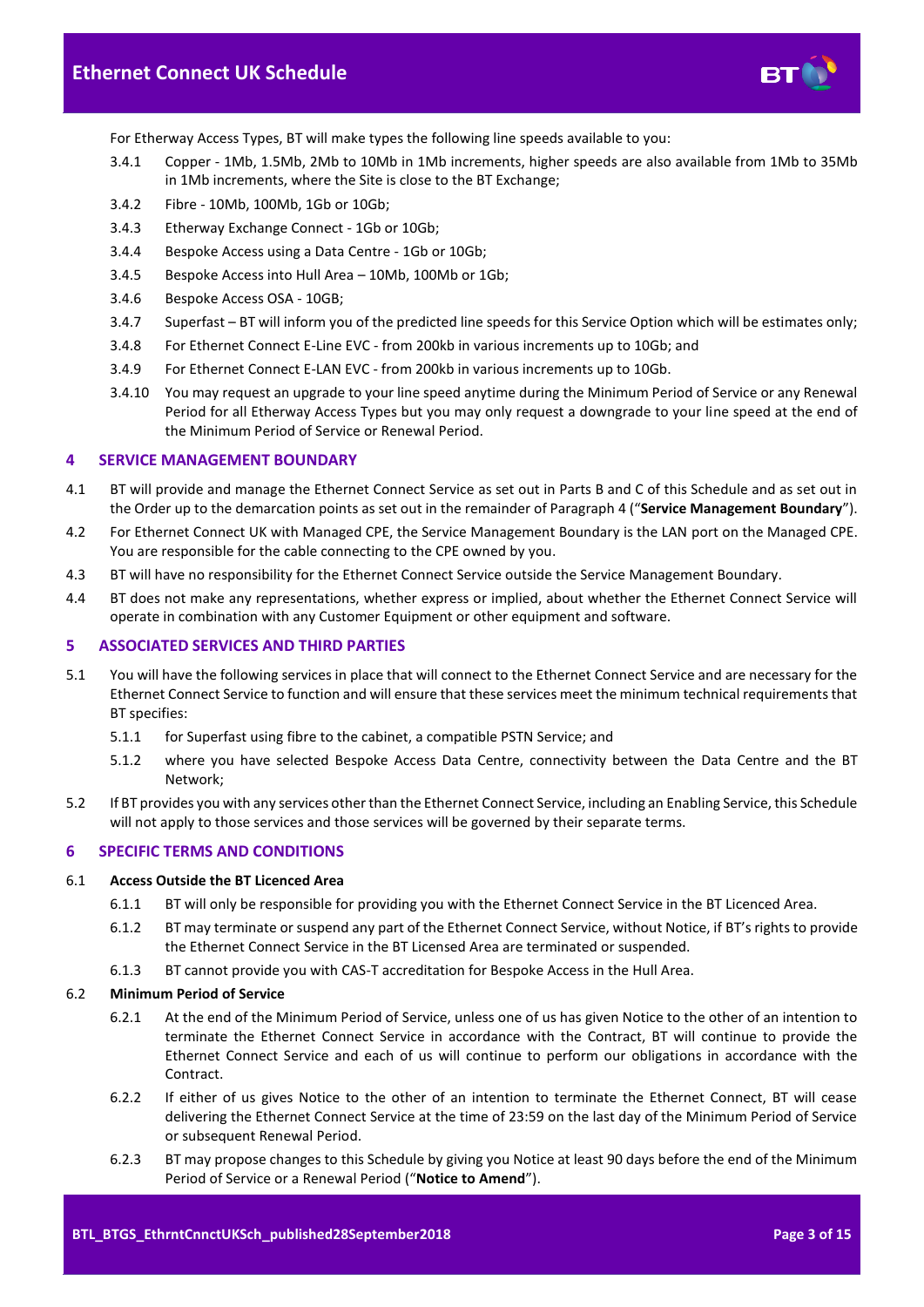

- <span id="page-3-0"></span>6.2.4 Within 30 days of any Notice to Amend, you will provide BT Notice of your intention to:
	- (a) agree to the changes BT proposed, in which case those changes will apply from the beginning of the following Renewal Period;
	- (b) request revisions to the changes BT proposed, in which case both of us will enter into good faith negotiations for the remainder of that Minimum Period of Service or Renewal Period, as applicable, and, if agreement is reached, the agreed changes will apply from the beginning of the following Renewal Period; or
	- (c) terminating the Contract at the end of the Minimum Period of Service or Renewal Period, as applicable.
- <span id="page-3-1"></span>6.2.5 If we have not reached agreement in accordance with Paragraph [6.2.4](#page-3-0) by the end of the Minimum Period of Service or a Renewal Period, the terms of this Schedule will continue to apply from the beginning of the following Renewal Period unless you give Notice in accordance with Paragraph [6.2.4\(c\)](#page-3-1) or BT may give Notice of termination, in which case BT will cease delivering the Ethernet Connect Service at the time of 23:59 on the last day of the Minimum Period of Service or subsequent Renewal Period as applicable.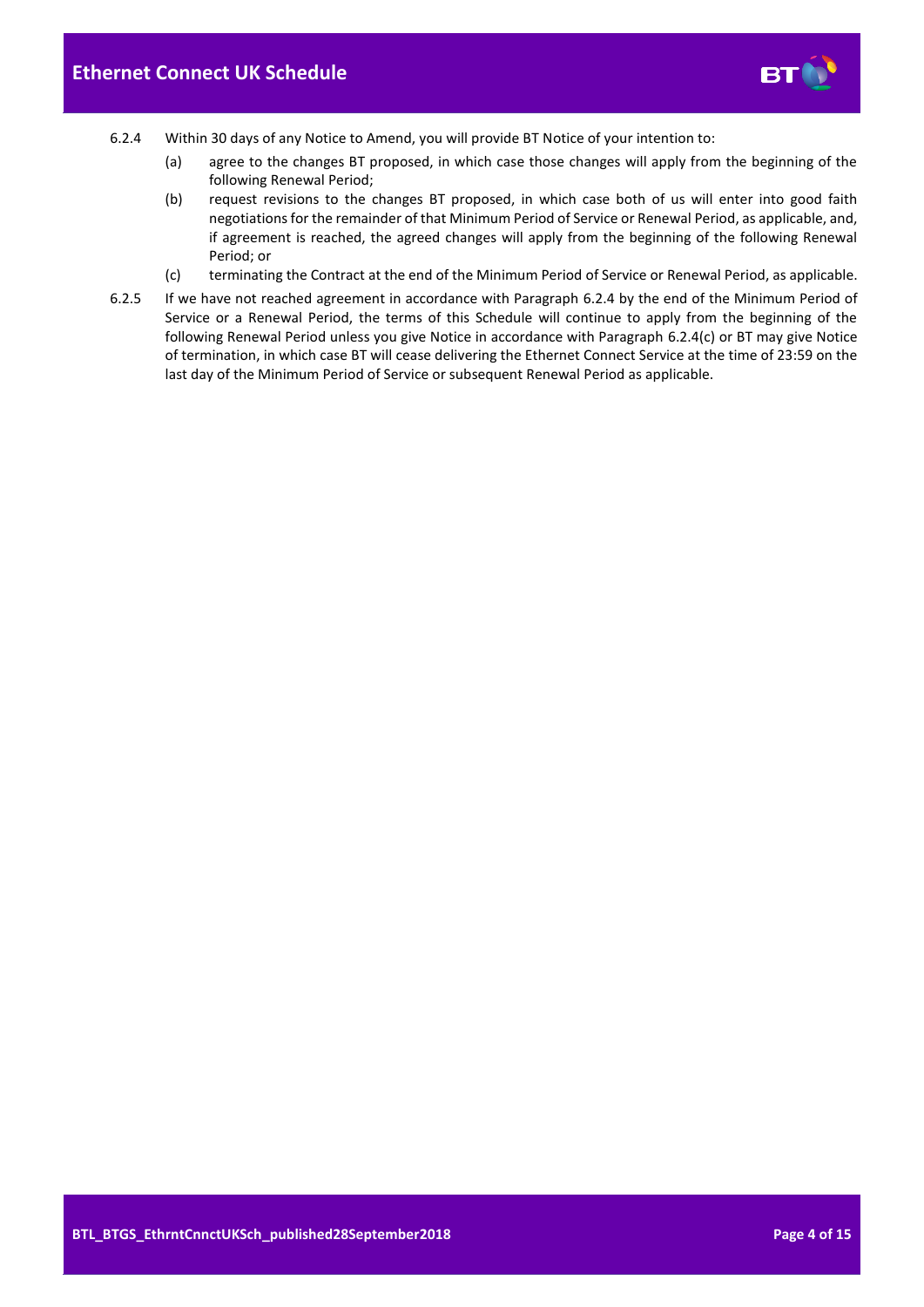

# <span id="page-4-0"></span>**Part B – Service Delivery and Management**

## <span id="page-4-1"></span>**7 BT'S OBLIGATIONS**

## <span id="page-4-6"></span>7.1 **Service Delivery**

Before the Service Start Date and, where applicable, throughout the provision of the Ethernet Connect Service, BT:

- 7.1.1 will provide you with contact details for the helpdesk that you will be able to contact to submit service requests, report Incidents and ask questions about the Ethernet Connect Service ("**Service Desk**");
- 7.1.2 will comply with all reasonable health and safety rules and regulations and reasonable security requirements that apply at a Site and are notified to BT in writing. BT will not be liable if, as a result of any such compliance, BT is in breach of any of BT's obligations under this Contract;
- 7.1.3 will, where applicable, arrange for any surveys to be conducted to confirm the availability of a suitable Access Line to the Sites. If the surveys identify that additional engineering work is required in order to provide a suitable Access Line to the Sites, BT may provide a new quote to you, detailing the additional Charges you will need to pay for the engineering work to be completed and:
	- (a) if you accept the new quote, BT will continue and the Order will be processed and will arrange for the additional engineering works to be carried out; or
	- (b) if you do not accept the new quote, BT will cancel your existing Order for the provision of the Ethernet Connect Service to the affected Sites and BT will have no obligation to provide the Ethernet Connect Service;
- <span id="page-4-3"></span><span id="page-4-2"></span>7.1.4 where you have selected Ethernet Connect E-Line with a bandwidth greater than 1GB, BT may carry out further surveys in order to ensure that BT can provide you with Ethernet Connect E-Line. Following these surveys, if:
	- (a) BT cannot provide Ethernet Connect E-Line to you, BT will let you know as soon as reasonably possible and BT will cancel your existing Order for Ethernet Connect E-Line to the affected Sites and BT will have no obligation to provide Ethernet Connect E-Line;
	- (b) BT can provide the Ethernet Connect E-Line but you have requested, or it is necessary, to provide the Ethernet Connect E-Line (wholly or partially) using non-standard methods, and as a result BT incurs a greater expense than normal, then BT may apply special terms (including Charges) in addition to or instead of any terms contained in this Contract;
	- (c) you do not agree to the special terms BT notifies you of in accordance with Paragraph [7.1.4\(b\),](#page-4-3) then you may give Notice to BT that you wish to terminate your existing Order for Ethernet Connect E-Line and within 14 days of BT receiving this Notice, BT will cancel your existing Order for the provision of Ethernet Connect E-Line and BT will have no obligation to provide Ethernet Connect E-Line;
- <span id="page-4-5"></span>7.1.5 will provide you with a date on which delivery of the Ethernet Connect Service (or each part of the Ethernet Connect Service, including to each Site) is due to start ("**Customer Committed Date**") and will use commercially reasonable endeavours to meet any Customer Committed Date.

## <span id="page-4-4"></span>7.2 **Commissioning of the Service**

Before the Service Start Date, BT will:

- 7.2.1 configure the Ethernet Connect Service;
- 7.2.2 conduct a series of standard tests on the Ethernet Connect Service to ensure that it is configured correctly;
- 7.2.3 on the date that BT has completed the activities in this Paragraph [7.2,](#page-4-4) confirm the Service Start Date to you; and
- 7.2.4 for Copper and Superfast, if BT determines during the standard tests that it is not possible to deliver the line speeds that you have selected in accordance with Paragrap[h 3.4.1](#page-2-3) an[d 3.4.7,](#page-2-4) BT will cancel your existing Order for the provision of Copper or Superfast and BT will have no obligation to provide the line speeds you have selected for Copper or Superfast.

## 7.3 **During Operation**

On and from the Service Start Date, BT:

- 7.3.1 will respond and use reasonable endeavours to remedy an Incident without undue delay if BT detects or if you report an Incident on the BT Network;
- 7.3.2 will work with the relevant supplier to restore the Ethernet Connect Service as soon as practicable during Local Contracted Business Hours if BT detects, or if you report an Incident on the Access Line; and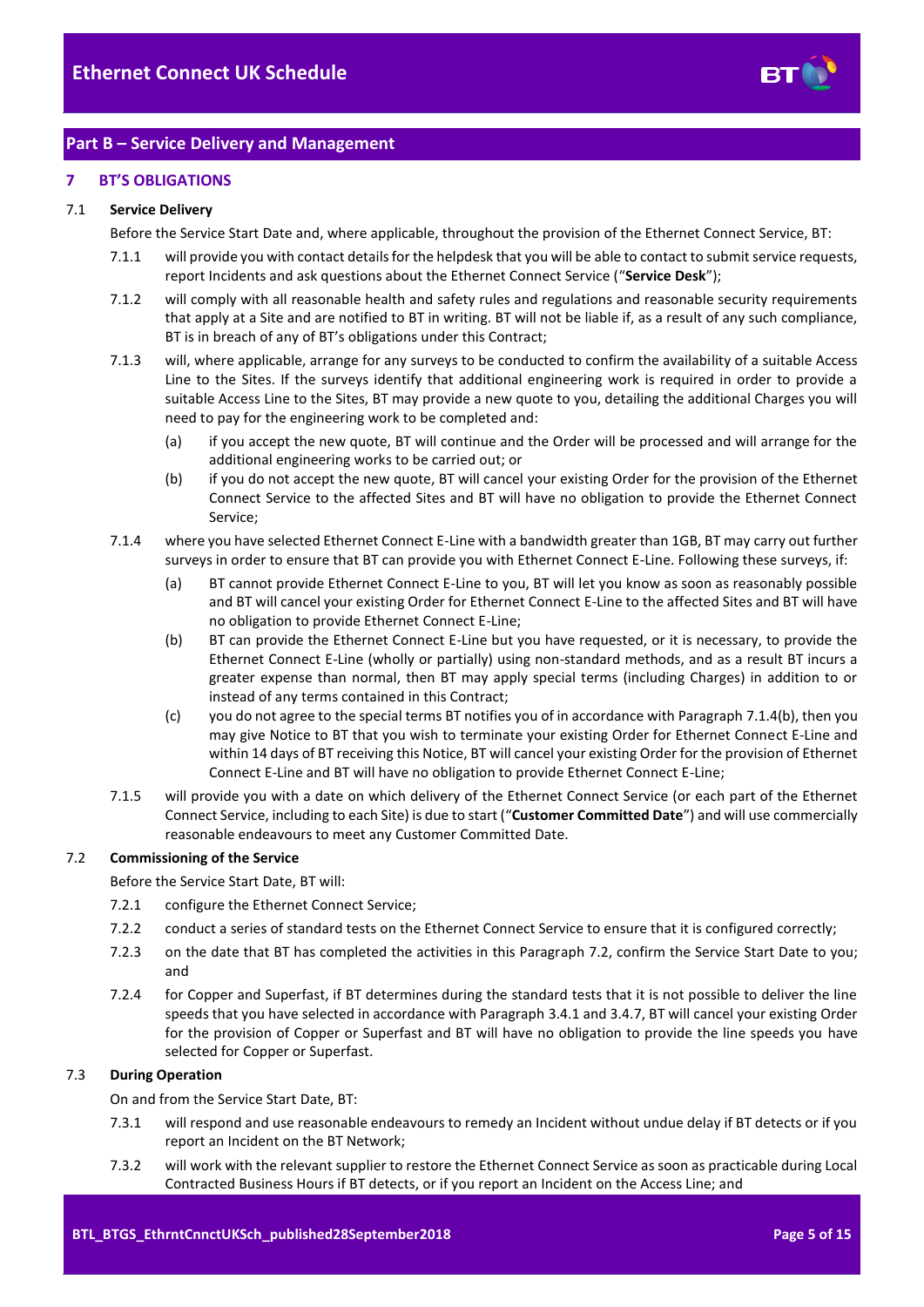

- 7.3.3 may carry out Maintenance from time to time and will endeavour to inform you:
	- (a) at least five Business Days before any Planned Maintenance on the BT Network or BT Equipment, however you agree that BT may inform you with less notice than normal where emergency Maintenance is required; or
	- (b) without undue delay for scheduled Access Line maintenance.

#### 7.4 **The End of the Service**

On termination of the Ethernet Connect Service by either one of us, or expiry, BT:

- 7.4.1 will provide configuration information relating to the Ethernet Connect Service provided at the Sites in a format that BT reasonably specifies; and
- 7.4.2 may disconnect and remove any BT Equipment located at the Sites.

## <span id="page-5-0"></span>**8 YOUR OBLIGATIONS**

#### 8.1 **Service Delivery**

Before the Service Start Date and, where applicable, throughout the provision of the Ethernet Connect Service by BT, you will:

- 8.1.1 provide BT with access to any Sites during Business Hours, or as otherwise agreed, to enable BT to set up, deliver and manage the Ethernet Connect Service;
- 8.1.2 notify BT in writing of any health and safety rules and regulations and security requirements that apply at a Site;
- 8.1.3 in jurisdictions where an employer is legally required to make such disclosure to its employees or Users:
	- (a) inform your employees and Users that as part of the Ethernet Connect Service being delivered by BT, BT may monitor and report to you the use of any targeted applications by your employees or Users; and
	- (b) ensure that your employees and Users have consented or will be deemed to have consented to such monitoring and reporting (if such consent is legally required), agree that BT will not be liable for any failure by you to comply with this instruction and indemnify BT from and against any Claims or action brought by your employees or Users against BT arising out of the delivery of the Ethernet Connect Services by BT.
- 8.1.4 provide and maintain your own LAN and WAN and ensure that the LAN protocols and applications you use will be compatible with the Ethernet Connect Service and will operate satisfactorily over WAN connections using the Ethernet Connect Service;
- 8.1.5 prepare and maintain the Site for the installation of BT Equipment and supply of the Ethernet Connect Service, including, without limitation:
	- (a) provide a suitable and safe operational environment for any BT Equipment including all necessary trunking, conduits, cable trays, and telecommunications connection points in accordance with BT's reasonable instructions and in accordance with applicable installation standards;
	- (b) take up or remove any fitted or fixed floor coverings, ceiling tiles and partition covers and provide any openings in buildings required to connect BT Equipment to appropriate telecommunications facilities in time to allow BT to undertake any necessary installation or maintenance Services and carry out afterwards any work that may be required to make good any cosmetic damage caused during the installation or maintenance Services;
	- (c) provide a secure, continuous power supply at the Site for the operation and maintenance of the Ethernet Connect Service and BT Equipment at such points and with such connections as BT specifies. In order to mitigate any Service interruption resulting from failure in the principal power supply, you will provide back-up power with sufficient capacity to conform to the standby requirements of the applicable British standards; and
	- (d) provide internal cabling between the BT Equipment and any Customer Equipment, as appropriate.

## 8.2 **Service Operation**

On and from the Service Start Date, you will:

- 8.2.1 ensure that Users report Incidents to the Customer Contact and not to the Service Desk;
- 8.2.2 ensure that the Customer Contact will take Incident reports from Users and pass these to the Service Desk using the reporting procedures agreed between both of us, and will be available for all subsequent Incident management communications;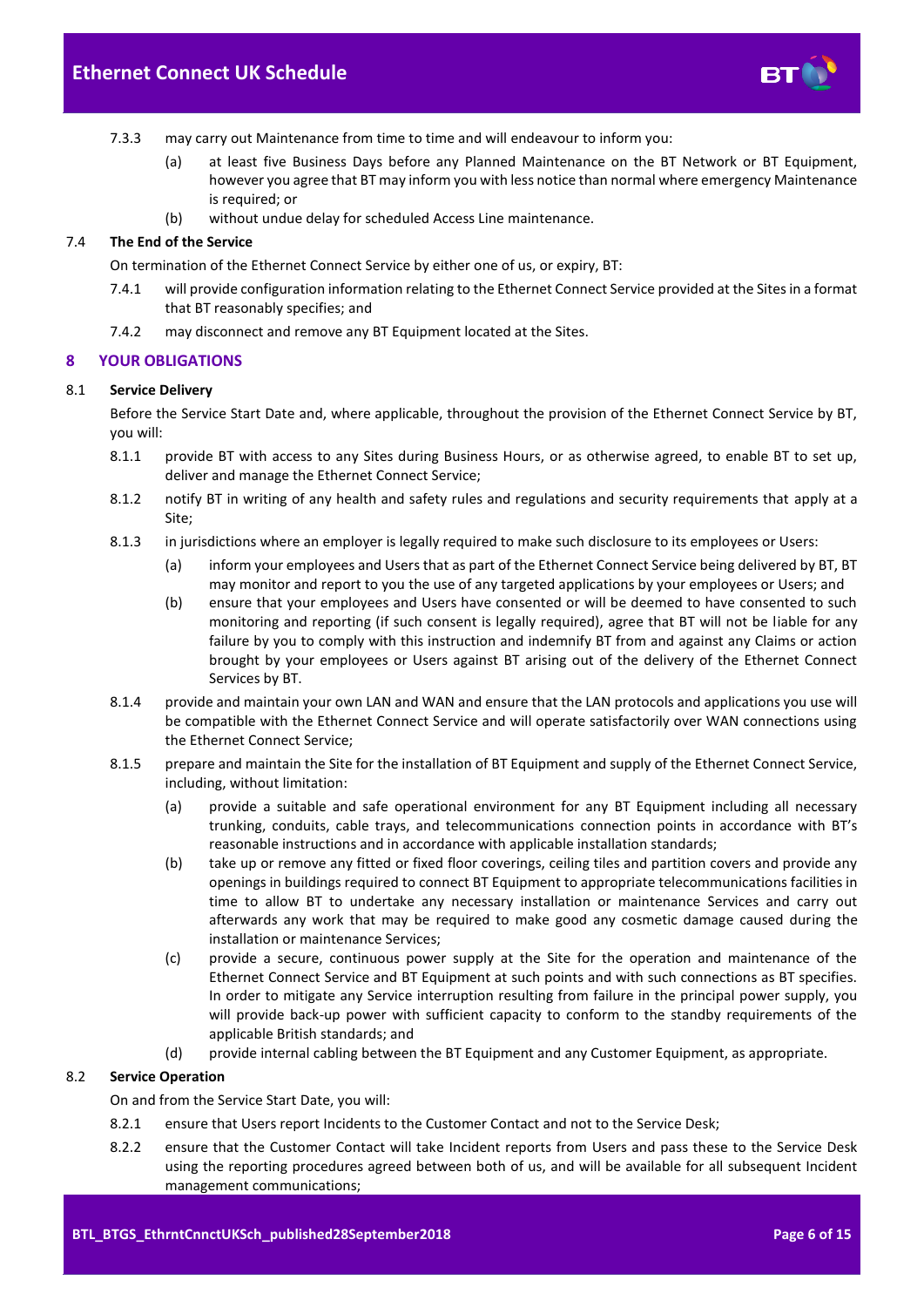

- 8.2.3 monitor and maintain any Customer Equipment connected to the Ethernet Connect Service or used in connection with the Ethernet Connect Service;
- 8.2.4 be responsible for the maintenance of any internal cabling;
- 8.2.5 ensure that any Customer Equipment that is connected to the Ethernet Connect Service or that you use, directly or indirectly, in relation to the Ethernet Connect Service is:
	- (a) connected using the applicable BT Network termination point, unless you have BT's permission to connect by another means and used in accordance with any instructions, standards and safety and security procedures applicable to the use of that Customer Equipment;
	- (b) adequately protected against viruses and other breaches of security;
	- (c) technically compatible with the Ethernet Connect Service and will not harm or damage BT Equipment, the BT Network, or any of BT's supplier's or subcontractor's network or equipment; and
	- (d) approved and used in accordance with relevant instructions and Applicable Law;
- 8.2.6 immediately disconnect any Customer Equipment, or advise BT to do so at your expense, if Customer Equipment does not meet any relevant instructions, standards or Applicable Law;
- 8.2.7 connect Customer Equipment to the Ethernet Connect Service only by using the NTE at the Sites;
- 8.2.8 distribute, manage and maintain access profiles, passwords and other systems administration information relating to the control of Users' access to the Ethernet Connect Service;
- 8.2.9 maintain a list of current Users and immediately terminate access for any person who ceases to be an authorised User;
- 8.2.10 ensure the security and proper use of all valid User access profiles, passwords and other systems administration information used in connection with the Ethernet Connect Service and:
	- (a) inform BT immediately if a User ID or password has, or is likely to, become known to an unauthorised person, or is being or may be used in an unauthorised way;
	- (b) take all reasonable steps to prevent unauthorised access to the Ethernet Connect Service; and
	- (c) satisfy BT's security checks if a password is lost or forgotten;
- 8.2.11 if BT requests you to do so in order to ensure the security or integrity of the Ethernet Connect Service, change any or all passwords or other systems administration information used in connection with the Ethernet Connect Service;
- 8.2.12 ensure that the maximum number of Users that you authorise to access and use the Ethernet Connect Service ("**Authorised Users**") will not exceed the permitted number of User identities set out in the Order; and
- 8.2.13 not allow any Authorised User subscription to be used by more than one individual User unless it has been reassigned in its entirety to another individual Authorised User, in which case you will ensure the prior Authorised User will no longer have any right to access or use the Ethernet Connect Service.

## 8.3 **The End of the Service**

On termination of the Ethernet Connect Service by either one of us, or expiry you will:

- 8.3.1 provide BT with all reasonable assistance necessary to remove BT Equipment from the Sites;
- 8.3.2 disconnect any Customer Equipment from BT Equipment located at the Sites;
- 8.3.3 not dispose of or use BT Equipment other than in accordance with BT's written instructions or authorisation;
- 8.3.4 arrange for any BT Equipment located at the Sites to be returned to BT; and
- 8.3.5 be liable for any reasonable costs of recovery that BT incurs in recovering the BT Equipment.

## <span id="page-6-0"></span>**9 NOTIFICATION OF INCIDENTS**

Where you become aware of an Incident:

- 9.1 the Customer Contact will report it to BT's Service Desk;
- <span id="page-6-1"></span>9.2 BT will give you a unique reference number for the Incident ("**Ticket**"); and
- 9.3 BT will inform you when BT believes the Incident is cleared, and will close the Ticket when:
	- 9.3.1 you confirm that the Incident is cleared within 24 hours of being informed; or
	- 9.3.2 BT has attempted unsuccessfully to contact you, in the way agreed between both of us, in relation to the Incident and you have not responded within 24 hours of BT's attempt to contact you.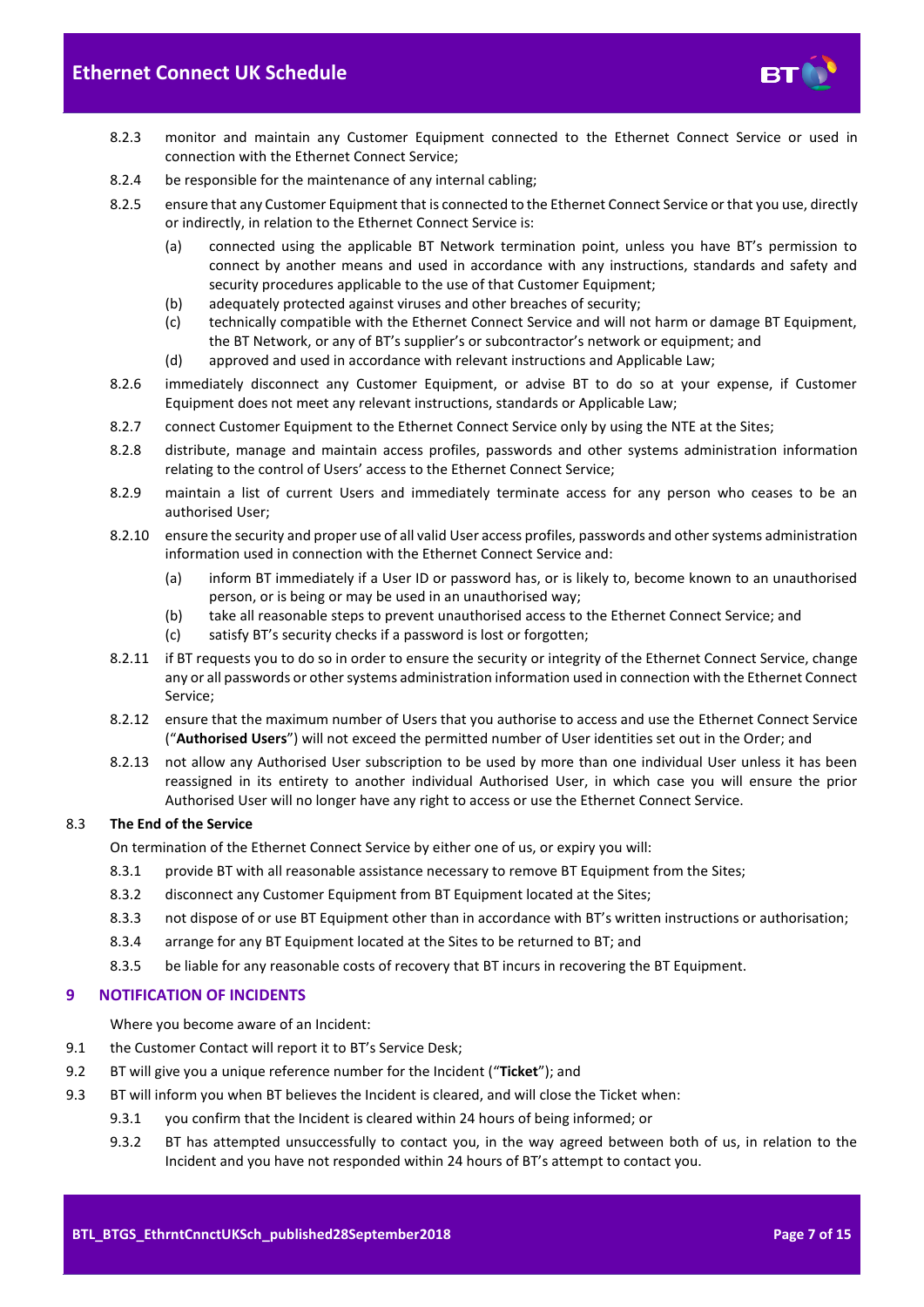

9.4 If you confirm that the Incident is not cleared within 24 hours of being informed, the Ticket will remain open, and BT will continue to work to resolve the Incident.

## <span id="page-7-0"></span>**10 INVOICING**

- 10.1 BT will invoice you for the Charges for the Ethernet Connect Service as set out in Paragraph [10.2](#page-7-2) in the amounts and currency specified in any applicable Order.
- <span id="page-7-2"></span>10.2 Unless stated otherwise in an applicable Order, BT will invoice you for:
	- 10.2.1 Installation Charges, on the Service Start Date (or monthly in arrears prior to the Service Start Date for any work carried out where the planned installation period is longer than one month);
	- 10.2.2 where you select Ethernet Connect E-Line and Ethernet Connect E-LAN, a one time activation Charge which will appear on your first invoice;
	- 10.2.3 Recurring Charges, except Usage Charges, quarterly or monthly in advance on the first day of the relevant month (or as otherwise stated in an Order). For any period where the Ethernet Connect Service is provided for less than one month, the Recurring Charges will be calculated on a daily basis;
	- 10.2.4 Usage Charges, monthly in arrears on the first day of the relevant month, calculated at the then current rates;
	- 10.2.5 De-installation Charges within 60 days of de-installation of the Ethernet Connect Service; and
	- 10.2.6 any Termination Charges incurred in accordance with Paragraph [11](#page-7-1) upon termination of the relevant Ethernet Connect Service.
- 10.3 BT may invoice you for any of the following Charges in addition to those set out in the Order:
	- 10.3.1 Charges for investigating Incidents that you report to BT where BT finds no Incident or that the Incident is caused by something for which BT is not responsible under the Contract;
	- 10.3.2 Charges for commissioning the Ethernet Connect Service as set out in Paragrap[h 7.2](#page-4-4) outside of Business Hours;
	- 10.3.3 Charges for restoring the Ethernet Connect Service if the Ethernet Connect Service has been suspended in accordance with Clause 10.1.2 of the General Terms;
	- 10.3.4 Charges for cancelling the Ethernet Connect Service in accordance with Clause 16 of the General Terms;
	- 10.3.5 Charges for expediting provision of the Ethernet Connect Service at your request after you have been informed of the Customer Committed Date; and
	- 10.3.6 any other Charges or fees set out in any applicable Order or as otherwise agreed between both of us.
- 10.4 BT will invoice you for the Charges for the Ethernet Connect Service as set out in Paragraph [10.2](#page-7-2) in the amounts and currency specified in any Orders.

## <span id="page-7-1"></span>**11 CHARGES AT THE END OF THE CONTRACT**

- <span id="page-7-3"></span>11.1 If you exercise your right under Clause 17 of the General Terms to terminate the Contract or any Ethernet Connect Service for convenience, you will pay BT:
	- 11.1.1 all outstanding Charges for Service rendered;
	- 11.1.2 De-installation Charges;
	- 11.1.3 any remaining Charges outstanding with regard to BT Equipment; and
	- 11.1.4 any other Charges set out in the Order.
- 11.2 In addition to the Charges set out at Paragraph [11.1](#page-7-3) above, if you terminate during the Minimum Period of Service or any Renewal Period, you will pay BT:
	- 11.2.1 for any parts of the Ethernet Connect Service that were terminated during the first 12 months of the Minimum Period of Service, Termination Charges, as compensation, equal to:
		- (a) 100 per cent of the Recurring Charges for any remaining months of the first 12 months of the Minimum Period of Service;
		- (b) 20 per cent of the Recurring Charges for the remaining months, other than the first 12 months, of the Minimum Period of Service; and
		- (c) any waived Installation Charges or activation Charges.
	- 11.2.2 for any parts of the Ethernet Connect Service that were terminated after the first 12 months of the Minimum Period of Service or during a Renewal Period, Termination Charges, as compensation, equal to 20 per cent of the Recurring Charges for any remaining months of the Minimum Period of Service or the Renewal Period.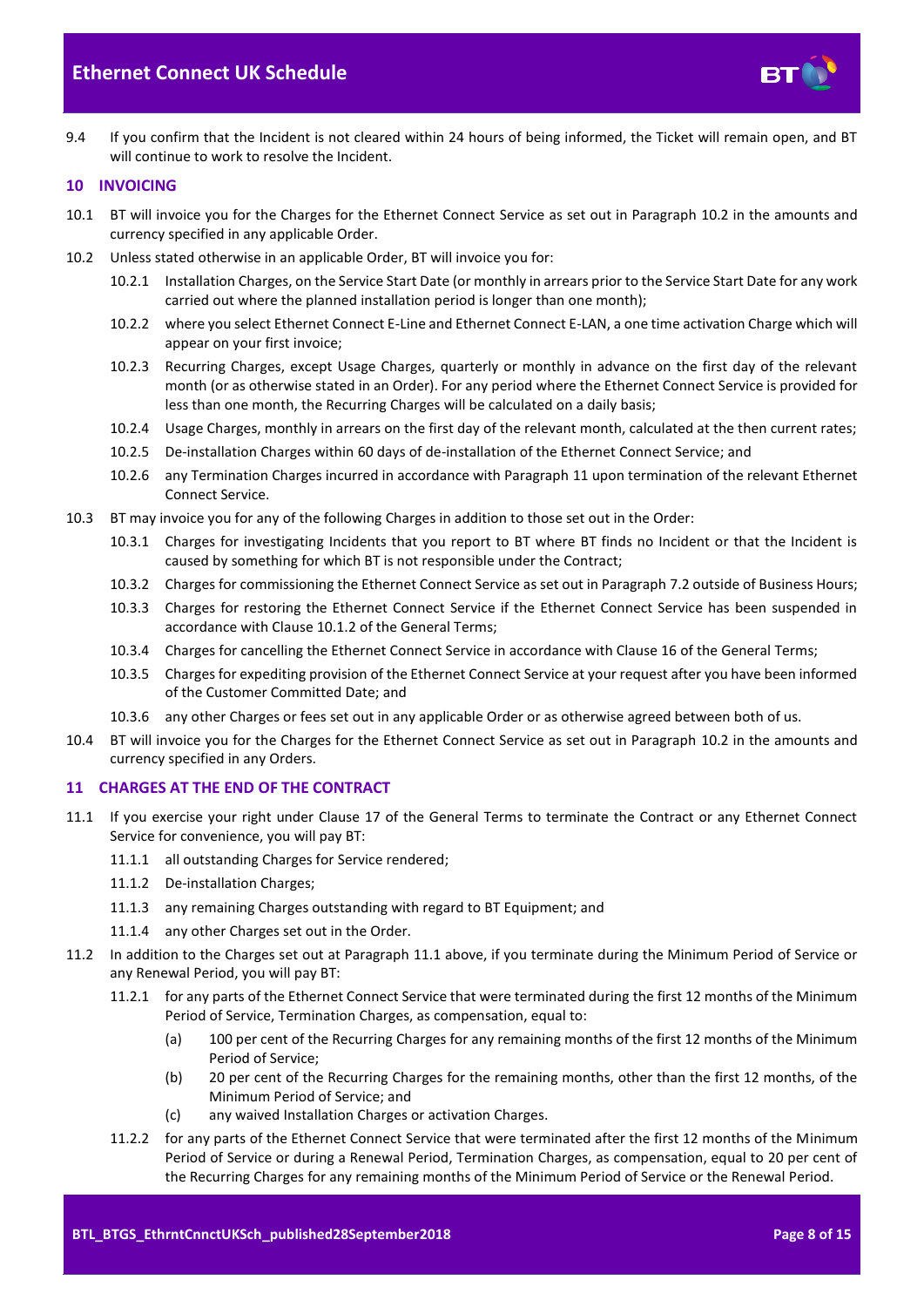

#### <span id="page-8-0"></span>**12 IP ADDRESSES, DOMAIN NAMES AND TELEPHONE NUMBERS**

- 12.1 Except for IP Addresses expressly registered in your name, all IP Addresses and Domain Names made available with the Ethernet Connect Service will at all times remain BT's property or the property of BT's suppliers and will be nontransferable. All of your rights to use such IP Addresses or Domain Names will cease on termination or expiration of the Ethernet Connect Service.
- 12.2 BT cannot ensure that any requested Domain Name will be available from or approved for use by the Internet Registration Authorities and BT has no liability for any failure in the Domain Name registration, transfer or renewal process.
- 12.3 You warrant that you are the owner of, or are authorised by the owner of the trade mark or name that you wish to use as a Domain Name.
- 12.4 You are responsible for all fees associated with registration and maintenance of your Domain Name, and will reimburse BT for any and all fees that BT pays to any Internet Registration Authorities, and thereafter be responsible for paying such fees directly to the relevant Internet Registration Authorities.

#### <span id="page-8-1"></span>**13 ACCESS TO EMERGENCY SERVICES**

BT will not provide the ability for Users to call the emergency services by dialling "**999**" or "**112**" and you will make alternative arrangements for Users, including the maintenance of a fixed telephone number.

#### <span id="page-8-2"></span>**14 BT EQUIPMENT**

BT Equipment will remain BT's property at all times and risk in BT Equipment will pass to you upon delivery, whether or not the BT Equipment has been installed.

## <span id="page-8-3"></span>**15 WEEE DIRECTIVE**

- <span id="page-8-4"></span>15.1 You will comply with Article 13 of the Waste Electrical and Electronic Equipment Directive 2012 ("**WEEE Directive**") for the costs of collection, treatment, recovery, recycling and environmentally sound disposal of any equipment supplied under the Contract that has become waste electrical and electronic equipment ("**WEEE**").
- 15.2 For the purposes of Article 13 of the WEEE Directive this Paragraph [15](#page-8-3) is an alternative arrangement to finance the collection, treatment, recovery, recycling and environmentally sound disposal of WEEE.
- 15.3 You will comply with any information recording or reporting obligations imposed by the WEEE Directive.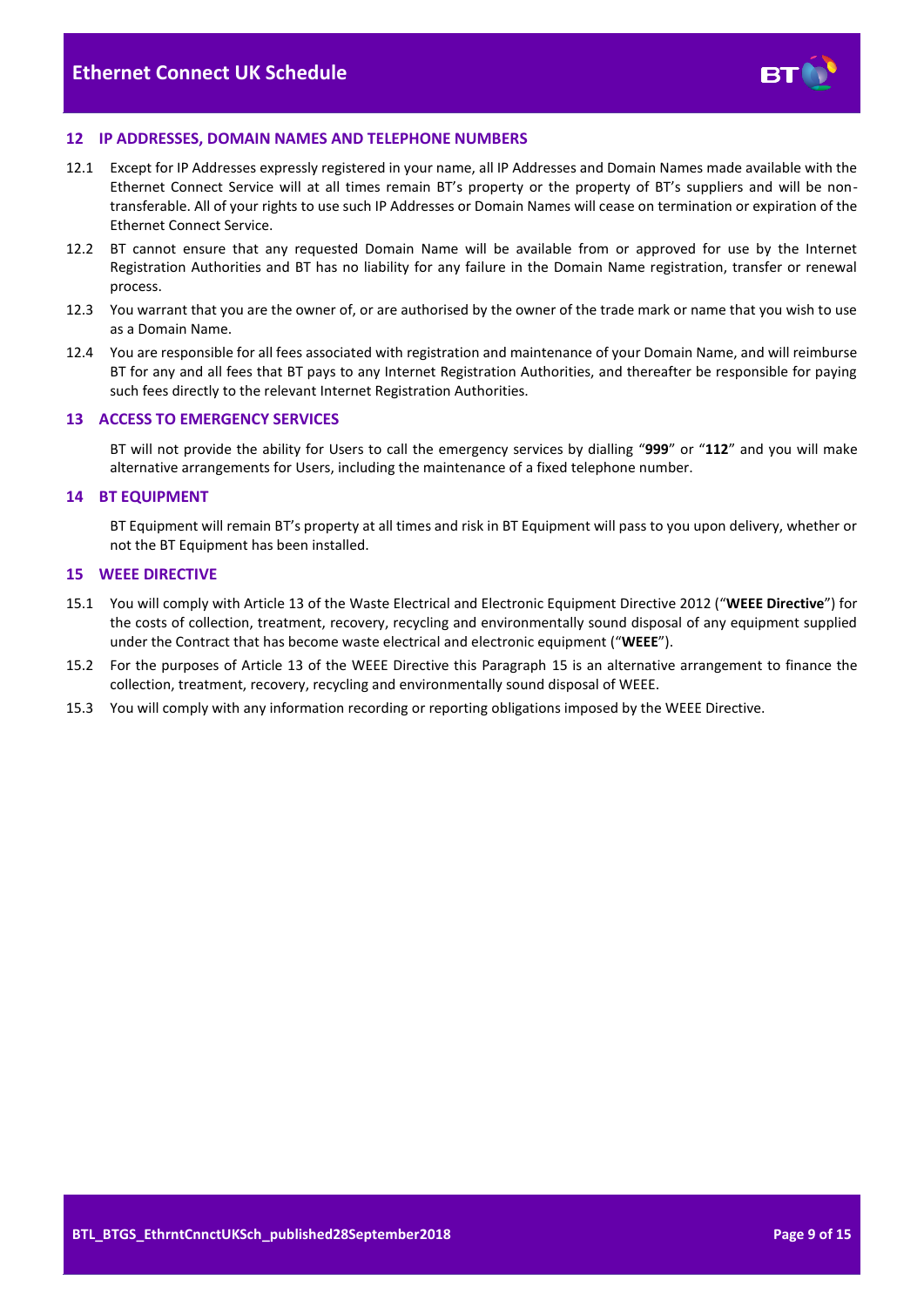

# <span id="page-9-0"></span>**Part C – Service Levels**

## <span id="page-9-1"></span>**16 ON TIME DELIVERY**

#### <span id="page-9-2"></span>16.1 **On Time Delivery Service Level**

BT will deliver the Ethernet Connect Service on or before the Customer Committed Date ("**On Time Delivery Service Level**").

#### 16.2 **On Time Delivery Service Credits**

If BT does not meet the On Time Delivery Service Level then you will receive a reduction in the applicable Installation Charges for each affected part of the Ethernet Connect Service as set out below for each day after the Customer Committed Date until the Service Start Date:

| <b>Number of Business Days since the Customer Committed</b><br><b>Date</b> | <b>Reduction in Installation Charges</b> |  |
|----------------------------------------------------------------------------|------------------------------------------|--|
| $1-10$                                                                     | 5%                                       |  |
| 11-15                                                                      | 10%                                      |  |
| 16-20                                                                      | 15%                                      |  |
| More than 20                                                               | 20%                                      |  |

#### 16.3 **Exception**

The On-Time Delivery Service Level does not apply to upgrades or changes to the Ethernet Connect Service, unless these require the installation of new components and have an agreed delivery date, in which case the Customer Committed Date will be that agreed delivery date.

## 16.4 **Availability Service Level**

16.4.1 From the Service Start Date, BT will provide the Ethernet Connect Service with the following service care levels available for the relevant Access Line that you have selected and as set out in any Order ("**Availability Service Level**"):

| <b>Service Care Level</b> | <b>Description</b>                                                                                                                                                                                | <b>Etherway Access Type</b>                                                                          |
|---------------------------|---------------------------------------------------------------------------------------------------------------------------------------------------------------------------------------------------|------------------------------------------------------------------------------------------------------|
| <b>Enhanced Care</b>      | BT will aim to repair a Qualifying Incident within 20<br>hours after you report it to BT in accordance with<br>Paragraph 9.                                                                       | 1. Superfast – FTTP only.                                                                            |
| <b>Express Care</b>       | BT will aim to repair a Qualifying Incident within seven<br>hours after you report it to BT in accordance with<br>Paragraph 9.                                                                    | 1 Superfast – FTTC only.<br>2. Etherway Exchange Connect<br>(In Building Handover); or<br>3. Copper. |
| <b>Total Care</b>         | BT will aim to respond to a Qualifying Incident within<br>four hours and repair a Qualifying Incident within five<br>hours of you reporting the Incident to BT in accordance<br>with Paragraph 9. | 1. Fibre.<br>2. Bespoke Access using OSA<br>(as defined in Bespoke)<br>Access).                      |

- 16.4.2 BT will measure the Availability Downtime in units of full minutes during the Local Contracted Business Hours for Access Line Incidents and during the Contracted Maintenance Hours for BT Equipment Incidents.
- 16.4.3 For each hour or part hour that BT fails to meet the Availability Service Level, a Service Credit of 15% of the monthly Recurring Charges will be applied up to a maximum of 100% of the Recurring Charges for the affected Etherway Access Type.

#### 16.5 **Payment of Service Credits**

- 16.5.1 BT will issue you with the applicable Service Credits by deducting those Service Credits from your invoice within two billing cycles of the request being received and following termination of the Contract where no further invoices are due to be issued by BT, BT will pay you the Service Credits in a reasonable period of time.
- 16.5.2 All Service Levels and Service Credits will be calculated in accordance with information recorded by, or on behalf of, BT.
- 16.5.3 The Service Levels under this Schedule will not apply:
	- (a) in the event that Clause 8 or Clause 23 of the General Terms applies; and
	- (b) during any trial period of the Ethernet Connect Service.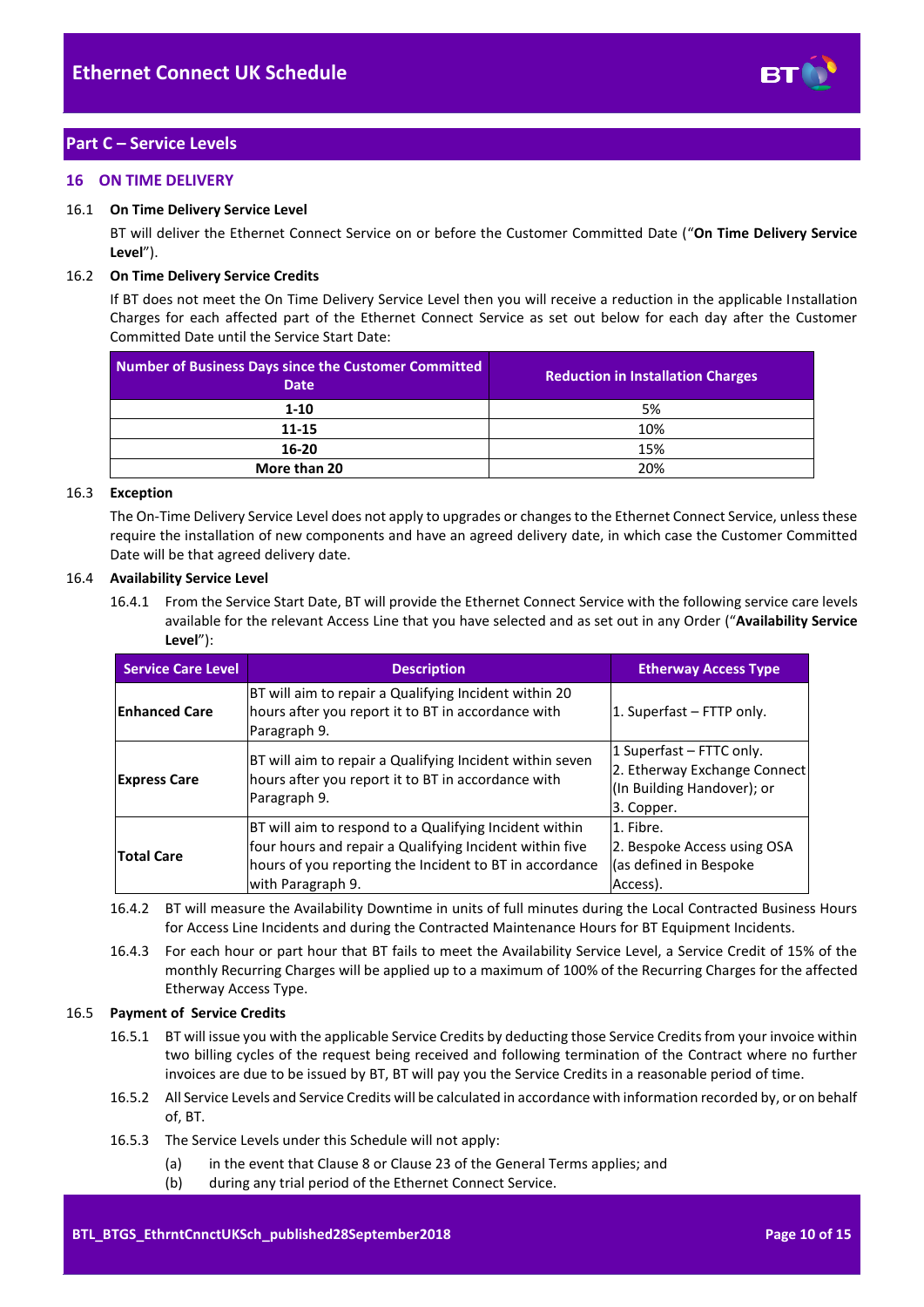

# <span id="page-10-0"></span>**Part D – Defined Terms**

## <span id="page-10-1"></span>**17 DEFINED TERMS**

In addition to the defined terms in the General Terms, capitalised terms in this Schedule will have the following meanings (and in the case of conflict between these defined terms and the defined terms in the General Terms, these defined terms will take precedence for the purposes of this Schedule):

"**Access Line**" means a Circuit connecting a Site to the BT Network.

"**Availability Downtime**" means the period of time during with a Qualifying Incident exists as measured by BT in accordance with Paragraph **Error! Reference source not found.**.

"**Bespoke Access**" means a bespoke Etherway Access Type that you may opt for in one of the following three ways:

**(1)** "**Bespoke Access using OSA**" to deliver a highly flexible, high bandwidth access. This Etherway Access Type contains the following configuration parameters:

- (a) resilience: you may select one of the following resilience options:
	- (i) Standard Access Configuration;
	- (ii) Diverse Resilience; or
	- (iii) Diverse Plus;
- (b) port configurations: you may select one of the following port configurations options:
	- (i) VLAN Aware; or
	- (ii) Port Based;

**(2)** "**Bespoke Access using a Data Centre**": you may select a Port only Service in selected Data Centres around the UK replacing the need for individual EAD Circuits. This Etherway Access Type contains the following configuration parameters:

- (a) resilience: BT will provide you with Standard Access Configuration;
- (b) port configurations: BT will provide you with a Port Based configuration; and

**(3)** "**Bespoke Access in Hull Area**": BT does not provide the Ethernet Connect Service in the Hull Area but can provide you with access to:

- (a) a 21CN 7750 switch; and
- (b) alternative local access circuits that you can purchase from other telecommunications providers.

This Etherway Access Type contains the following configuration parameters:

- (a) resilience: BT will provide you with Standard Access Configuration;
- (b) port configurations: you may select one of the following port configurations options:
	- (i) VLAN Aware; or
	- (ii) Port Based;

"**BT Exchange**" means one of BT's exchange buildings containing equipment for connecting telephone calls.

"**BT Licenced Area**" means all of the areas in UK where the BT Network has coverage.

"**Business Hours**" means between the hours of 0800 and 1700 in a Business Day.

"**CAS-T**" means the UK government's Communications Electronic Security Group Assured Service (Telecoms) Scheme.

"**CDR**" is the standard class of service configured so that there is a mixture of guaranteed and non-guaranteed traffic within the connection.

"**Circuit**" means any line, conductor, or other conduit between two terminals by which information is transmitted, and that is provided as part of the Ethernet Connect Service.

"**Class of Service**" or "**CoS**" means class of service, which is a categorisation of traffic based on a process for managing a network by giving certain types of traffic priority over others.

"**Contracted Maintenance Hours**" means the times during which BT will provide maintenance for BT Equipment, which will be Business Hours unless specified otherwise in the Order.

"**Copper**" means a copper Etherway Access Type that contains the following configuration parameters:

- (a) resilience: BT will provide you with Standard Access Configuration;
- (b) port configurations: you may select one of the following port configurations options:
	- (i) VLAN Aware; or
	- (ii) Port Based;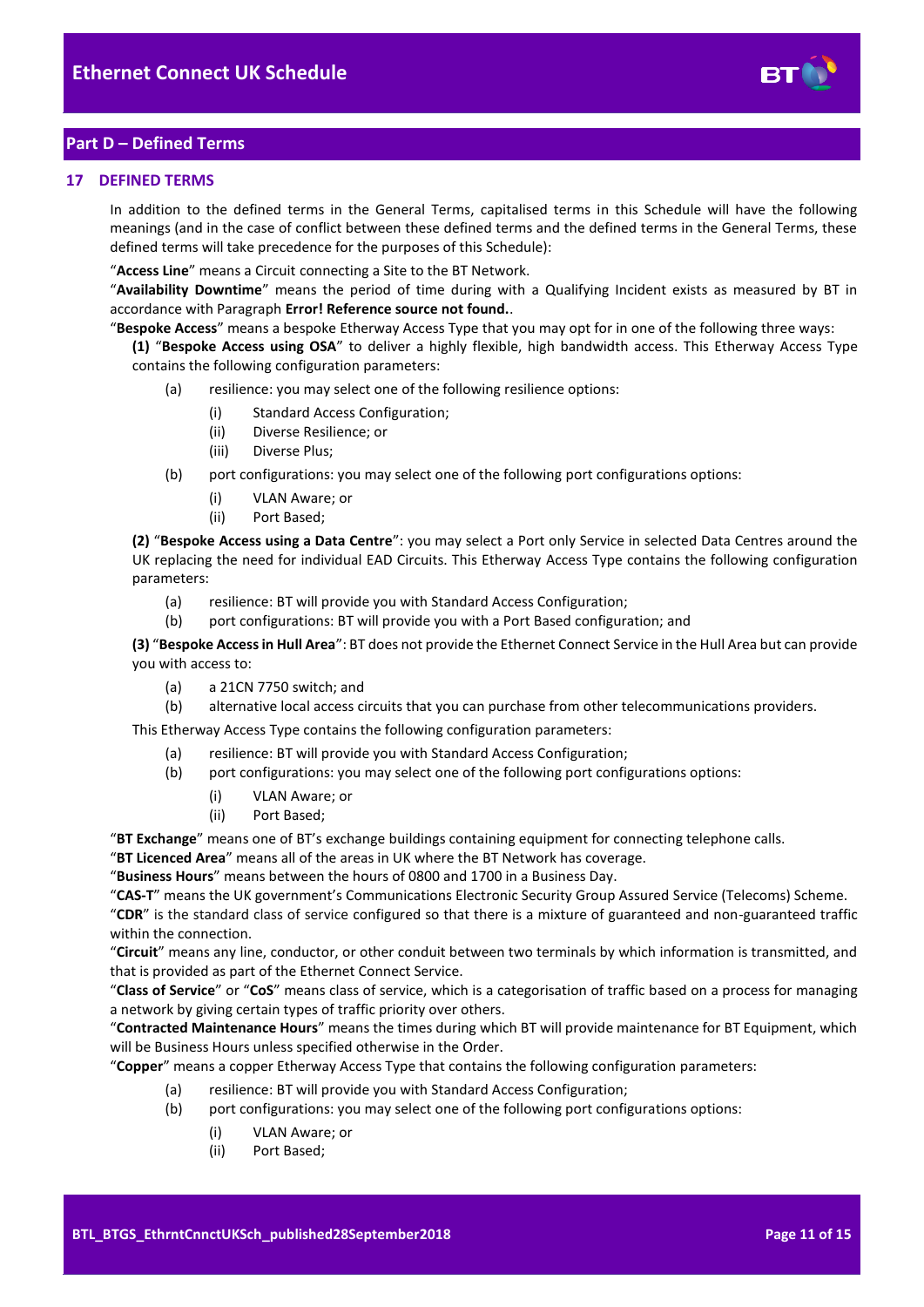

"**CPE"** means Customer Premises Equipment which is any equipment (including Software embedded in or run on such equipment), whether BT Equipment, Purchased Equipment, Supplied Equipment or equipment owned by you, which is provided, maintained or managed by BT as part of the Service and which is located at a Site, access to which can be granted by you to BT.

"**Customer Committed Date**" has the meaning given in Paragraph [7.1.5.](#page-4-5)

"**Customer Equipment**" means any equipment and any software, other than BT Equipment, used by you in connection with a Service.

"**Data Centre**" means a secure site which houses a large group of networked computer servers used for the remote storage, processing, or distribution of large amounts of data.

"**De-installation Charges**" means the Charges payable by you on de-installation of the Ethernet Connect Service that will be equal to the then current rates for Installation Charges on the date of de-installation.

"**Default CoS**" means a type of traffic class that is used to define priority traffic that goes across the Ethernet Connect Service. Frames are carried across a single BT core network queue. You can mark each Frame with two priority markings. "**Diverse Resilience**" means a resilience option that provides you with two separate circuits connected to a single PoP on separate NTE. Each circuit can be a different bandwidth and both circuits can be used simultaneously. BT will not provide you with controlled traffic switching in the event of Service failure.

"**Diverse Plus**" means a resilience option that provides you with two separate circuits connected to two separate PoPs on separate NTE. Each circuit can be a different bandwidth and both circuits can be used simultaneously. BT will not provide you with controlled traffic switching in the event of Service failure.

"**Domain Name**" means a readable name on an Internet page that is linked to a numeric IP Address.

"**Dual LC**" means a single connector which both transmits and receives connections.

"**DWDM**" means dense wavelength division multiplexing technology that puts data from different sources together on an optical fibre, with each signal carried at the same time on its own separate light wavelength.

"**EAD Circuits**" means BT's ethernet access direct circuits.

"**Enabling Service**" has the meaning given in Paragrap[h 5.1.](#page-2-5)

"**Ethernet**" means a family of computer networking technologies for LANs.

"**Etherway**" means the dedicated access service connecting your Sites to the BT Network.

"**Etherway Access Type**" means the type of Etherway that you require to access the Ethernet Connect Service as set out in Paragrap[h 2.1.](#page-1-6)

"**Ethernet Connect E-LAN**" means a Service Option that provides you with connectivity between an Etherway and LAN to give you the ability to connect Sites together and to transmit data between those Sites. BT will provide you with a fully meshed, 'any to any' configuration that will connect NTE at each Site to NTE at all of your other designated Sites.

"**Ethernet Connect E-Line**" means a Service Option that provides you with end to end connectivity between NTE at the Sites to give you the ability to connect and transmit data between more than one of your Sites through a VPN. You can opt for the following transmission types:

- (a) point to point BT will connect NTE at your site A to NTE at your site B; or
- (b) point to multipoint BT will connect NTE at your site A to NTE at your site B and NTE at your site A to NTE at your site C.

"**Ethernet Connect Service**" has the meaning given in Paragrap[h 1.](#page-1-3)

"**Etherway Exchange Connect (In Building Handover)**" means an Etherway Access Type that you can select if your designated Site is within the multi user access area of the BT Exchange and you have given BT details of that Site. This Etherway Access Type contains the following configuration parameters:

- (a) resilience: BT will provide you with Standard Access Configuration;
- (b) port configurations: you may select one of the following port configurations options:
	- (i) VLAN Aware; or
	- (ii) Port Based;

"**EVC**" means an Ethernet virtual connection which is configured to provide a virtual path over the BT Network between your selected Sites.

"**Fibre**" means a fibre Etherway Access Type that contains the following configuration parameters:

- (a) resilience: you may select one of the following resilience options:
	- (i) Standard Access Configuration;
	- (ii) Protected Resilience Configuration;
	- (iii) Diverse Resilience; or
	- (iv) Diverse Plus;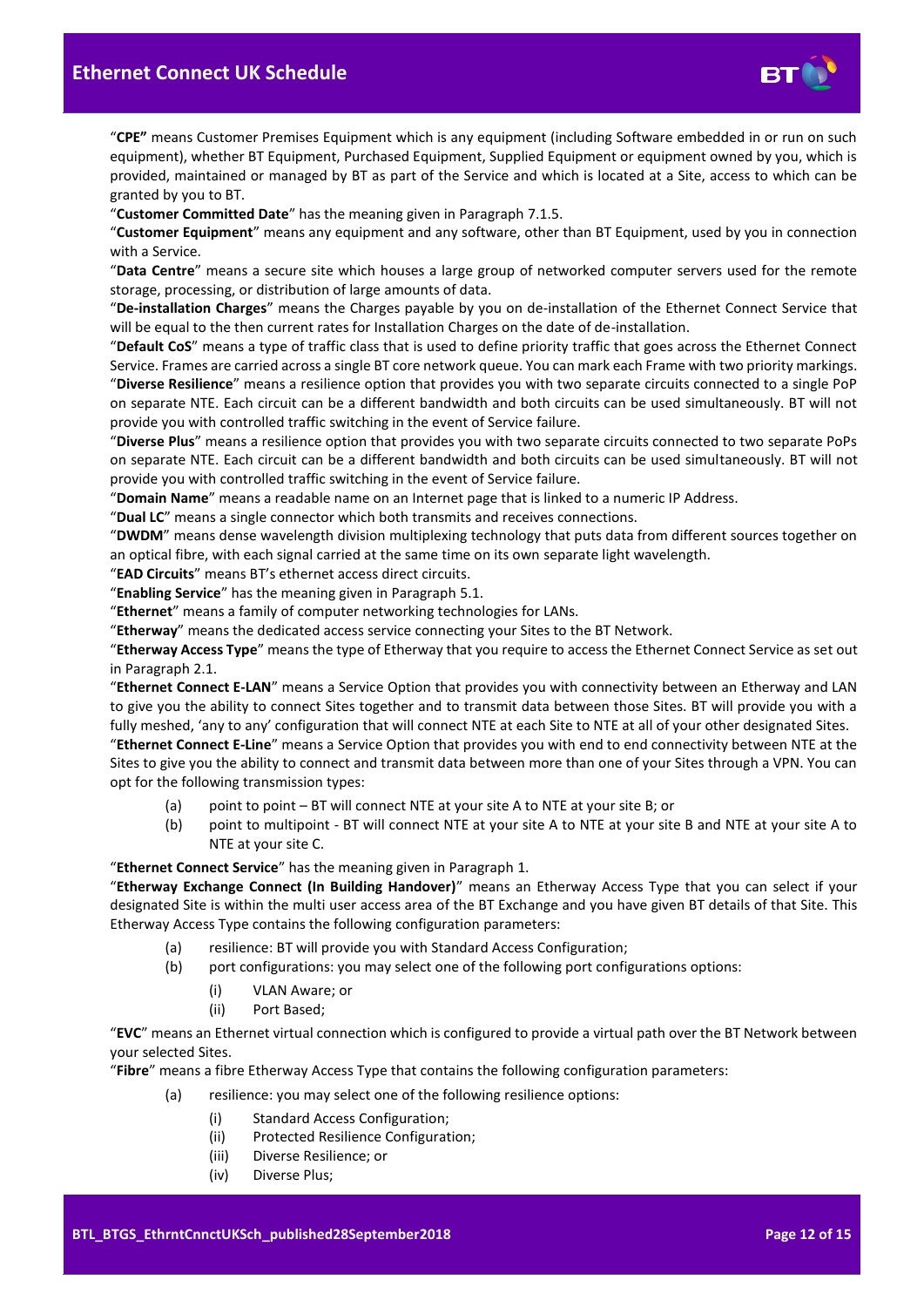

- (b) port configurations: you may select one of the following port configurations options:
	- (i) VLAN Aware; or
	- (ii) Port Based;

"**Frames**" means units of Ethernet layer data.

"**FTTC**" means fibre to the cabinet.

"**Hull Area**" the area defined as the 'Licensed Area' in the licence granted on 30 November 1987 by the Secretary of State under section 7 of the Telecommunications Act 1984 to Kingston upon Hull City Council and Kingston Communications (Hull) plc.

"**Incident**" means an unplanned interruption to, or a reduction in the quality of, the Ethernet Connect Service or particular element of the Ethernet Connect Service.

"**Installation Charges**" means those Charges set out in the Order in relation to installation of the Ethernet Connect Service, Customer Equipment or BT Equipment as applicable.

"**Integrated Services Digital Network**" or "**ISDN**" means a set of communication standards for simultaneous digital transmission of voice, video, data, and other network services over the traditional circuits of the PSTN.

"**Internet**" means a global system of interconnected networks that use a standard Internet Protocol to link devices worldwide.

"**Internet Protocol**" or "**IP**" means a communications protocol for devices connected to the Internet that specifies the format for addresses and units of transmitted data.

"**Internet Registration Authority**" means an internationally recognised organisation that logs the registered owners of Domain Names and manages Domain Name registries for the country or international community that it represents.

"**IP Address**" means a unique number on the Internet of a network card or controller that identifies a device and is visible by all other devices on the Internet.

"**K Com**" means KCOM Group PLC, a company registered in England under company number 2150618, with registered address 37 Carr Lane, Hull HU1 3RE and who is a communication provider in the Hull Area.

"**Local Area Network**" or "**LAN**" means the infrastructure that enables the ability to transfer IP services within Sites (including data, voice and video conferencing services).

"**Local Contracted Business Hours**" means the times during which maintenance of any Access Line is provided, which will be Business Hours unless specified otherwise in the Order.

**"Managed Service"** means a managed voice or/and data telecommunications service. Management services are provided as an overlay to the following services to provide a fully managed solution:

- (a) Wide Area Network (WAN);
- (b) Local Area Network (LAN);
- (c) Unified Communications (UC).

"**Managed Service Schedule to the General Terms**" means a Service Schedule for Managed Services that can be found a[t https://www.globalservices.bt.com/en/terms-and-conditions.](https://www.globalservices.bt.com/en/terms-and-conditions) 

"**Managed Service from BT**" means a managed voice or/and data telecommunications service. Management services are provided as an overlay to the following services to provide a fully managed solution:

- (a) Wide Area Network (WAN);
- (b) Local Area Network (LAN);
- (c) IP Telephony (IPT);
- (d) Security;
- (e) Applications such as Microsoft Services and AAI.

"**Managed Service from BT Schedule to the General Terms**" means a Service Schedule for Managed Service from BT that can be found at [https://www.globalservices.bt.com/en/terms-and-conditions/managed-service-from-bt-terms](https://www.globalservices.bt.com/en/terms-and-conditions/managed-service-from-bt-terms-and-conditions)[and-conditions](https://www.globalservices.bt.com/en/terms-and-conditions/managed-service-from-bt-terms-and-conditions)

"**Minimum Period of Service**" means, in relation to the Ethernet Connect Service, the period of 12 consecutive months beginning on the Service Start Date, unless otherwise set out in an Order. The Minimum Period of Service for each of the Service Options is a period of one month, calculated from the Service Start Date.

"**Monthly Charges**" means the monthly Recurring Charges for the Ethernet Connect Service and the sum of the Usage Charges for the three full previous months divided by three.

"**Multi CoS**" means a type of traffic class that is able to prioritise data across the Ethernet Connect Service. Frames are carried across three BT Network queues according to their priority markings.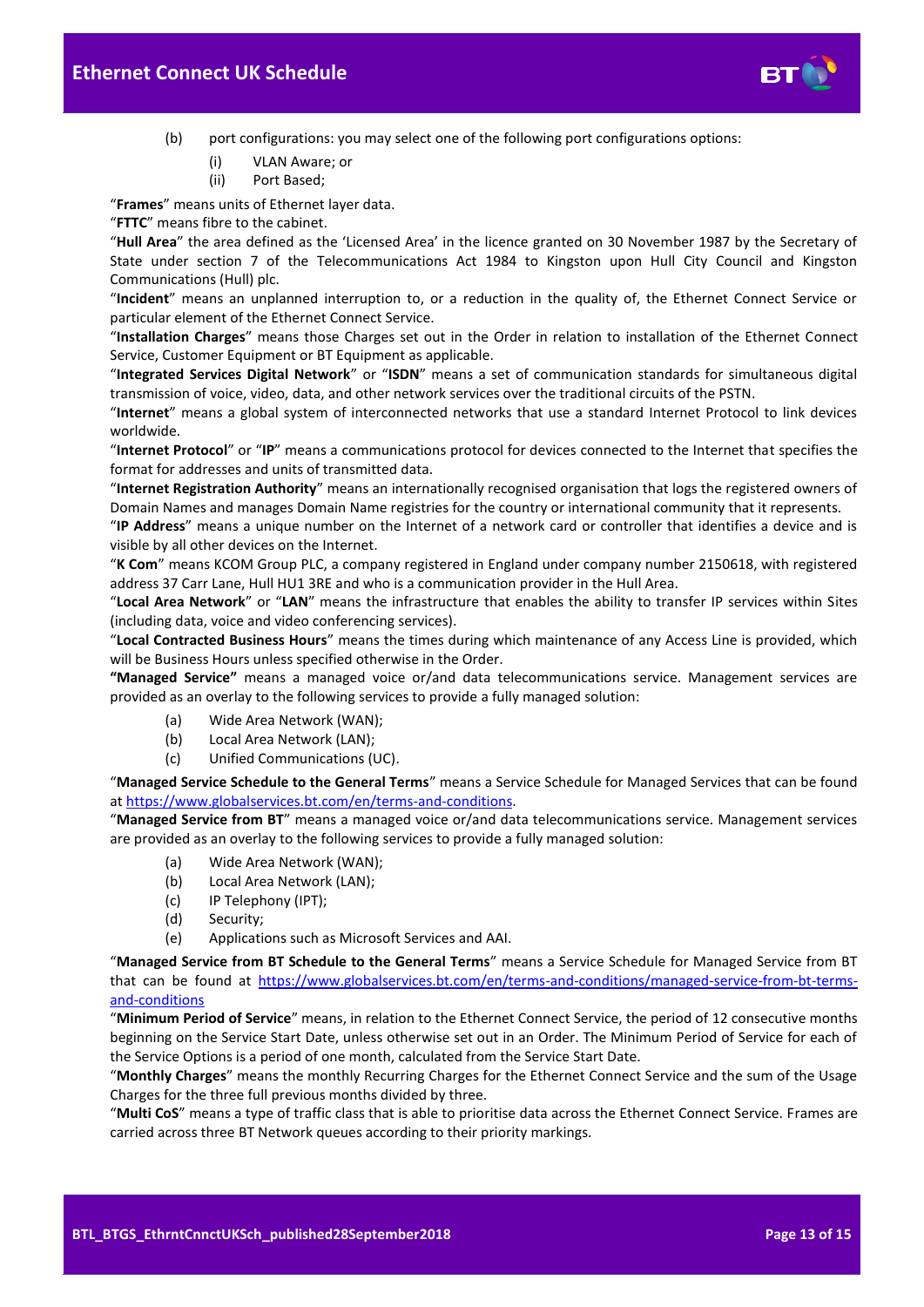

"**Network Terminating Equipment**" or "**NTE**" means the BT Equipment used to provide the Ethernet Connect Service, either at the point of connection between the BT Network and the Access Line, or provided at the Sites for connection to the Network Terminating Unit.

"**Network Terminating Unit**" or "**NTU**" means the socket where your wiring, equipment or existing qualifying data service is connected to the Access Line.

"**OSA**" means optical spectrum access on a DWDM bearer between a Site and the 21C Ethernet PoP.

"**On Time Delivery Service Level**" has the meaning given in Paragraph [16.1.](#page-9-2)

"**Peak Data Rate**" or "**PDR**" means the ability for you to utilise the full bandwidth on your chosen Etherway Access Type. "**Planned Maintenance**" means any Maintenance BT has planned to do in advance.

"**Point of Presence**" or "**PoP**" means an artificial demarcation point or interface point between communicating entities where the entities build a connection with each other.

"**Port**" means the point where the Etherway Access Type is connected to the BT Network.

"**Port Based**" means the port configuration feature that allows a single EVC to run over the Ethernet Connect Service.

"**Premium Traffic Class**" means a traffic class that is configured so that the CDR is equal to the PDR which is equal to the Service bandwidth. All the traffic within the Ethernet Connect Service has equal priority.

"**Protected Resilience Configuration**" means a resilience option that provides you with two paths from your Site to the BT Network. The primary path carries your traffic on a day to day basis and the failover path carries your traffic in the event of failure on the primary path. If the primary path fails, BT will automatically re-route traffic over the failover path without any intervention from you. BT will monitor this resilience option to make sure that the paths remain diverse. Both of the primary and failover paths will be the same speed and will terminate on the same node but you will not use the failover path at any time other than during a failure of the primary path.

"**PSTN**" or "**Public Switched Telephone Network**" means the concentration of the world's public circuit switched telephone networks.

"**Qualifying Incident**" means an Incident, except where any of the following events have occurred:

- (a) the Ethernet Connect Service has been modified or altered in any way by you, or by BT in accordance with your instructions;
- (b) Planned Maintenance;
- (c) you have performed any network configurations that BT did not approve;
- (d) an Incident has been reported and BT cannot confirm that an Incident exists after performing tests; or
- (e) you requested BT to test the Ethernet Connect Service at a time when no Incident has been detected or reported.

"**Recurring Charges**" means the Charges for the Ethernet Connect Service or applicable part of the Ethernet Connect Service that are invoiced repeatedly in every payment period (e.g. every month), as set out in the Order.

"**Renewal Period**" means for each Ethernet Connect Service, the initial 12 month period following the Minimum Period of Service, and each subsequent 12 month period.

"**Service Desk**" has the meaning given in Paragraph [7.1.1.](#page-4-6)

"**Service Management Boundary**" has the meaning given in Paragrap[h 4.1.](#page-2-6)

"**Site**" means a location at which the Ethernet Connect Service is provided.

"**Standard Access Configuration**" means a resilience option that provides you with a single physical path from your Site to the BT Network. This resilience option provides you with no automatic resilience against failure.

"**Standard Traffic Class**" means a type of traffic class that is configured so that the CDR is set at 20 per cent of the PDR, and PDR is equal to the Service bandwidth. Traffic exceeding the CDR rate will be allowed into the BT Network up to a maximum value of PDR but the extent of this access will be dependent upon availability of space.

"**Superfast**" means the superfast Etherway Access Type that is delivered over either a fibre connection to your Site or over a PSTN line connection from the nearest equipped cabinet served by fibre from the BT Exchange. This Etherway Access Type contains the following configuration parameters:

- (a) resilience: BT will provide you with Standard Access Configuration;
- (b) port configurations: you may select one of the following port configurations options:
	- (i) VLAN Aware; or
	- (ii) Port Based.

"**Termination Charges**" means those Charges incurred in accordance with Paragraph [11.](#page-7-1)

"**Ticket**" has the meaning given in Paragraph [9.2.](#page-6-1)

"**Usage Charges**" means the Charges for the Ethernet Connect Service or applicable part of the Ethernet Connect Service that are calculated by multiplying the volume of units that you used or incurred in a period (e.g. number of agents using